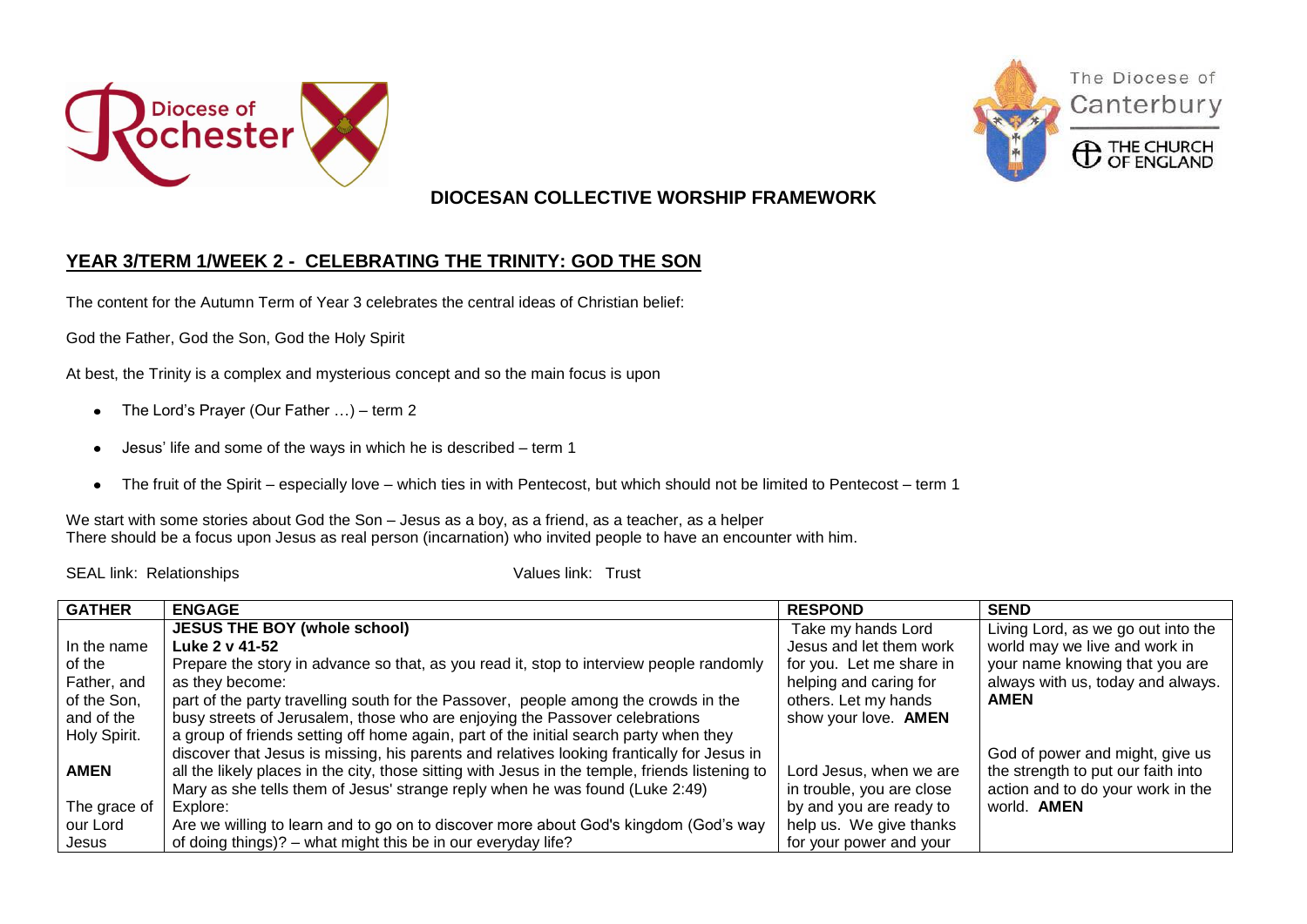





**CD** THE CHURCH



| Christ, the    | <b>JESUS THE FRIEND (whole school)</b>                                                   | peace. Help us to rest in   |                           |
|----------------|------------------------------------------------------------------------------------------|-----------------------------|---------------------------|
| love of God    | <b>Matthew 4 v 18-22</b>                                                                 | your power and your         |                           |
| and the        | Jesus was a special friend to his group of disciples and they went through many          | peace. AMEN                 | Wherever you lead us Lord |
| fellowship of  | special times together - this is the story of how he found them.                         |                             | We will go                |
| the Holy       | Start off your seaside special story with a treasure hunt in some sand. Hide the         |                             | Wherever you send us Lord |
| Spirit be with | following items in a large bowl or box of sand: interesting shells, pieces of netting, a | Build up a prayer display - | We will go                |
| vou            | little boat, some plastic fish, some rocks, a starfish, - depending on how much sand     | a boat or net, a suitcase   | Wherever you call us Lord |
| and also       | and space you have, include as many fun seaside items as possible. What we have          | and a water jar $-$ ask     | We will go                |
| with you.      | found in the sand helps us to step into the story of today's important seaside surprise. | pupils to add prayers       |                           |
|                | Shells: James's story began down by the shore                                            | Thanking God for our        |                           |
|                | Some netting:  where fisherman were mending their nets once when Jesus came              | friends                     |                           |
| Use images     | along.                                                                                   | Thanking God for the        |                           |
| 0f             | A boat. James's family owned their own boat.                                             | 'riches' we have            |                           |
| Friend         | Some fish: James and John were probably sorting out their catch on the boat with their   | (not material)              |                           |
| Teacher        | hired helpers. Perhaps James's mum, Salome, was sorting out the best fish to put on a    | Thanking God for making     |                           |
| Helper         | special meal or to send to the high priest, with whom they had a contract.               | difficult situations better |                           |
| with           | Some rocks: Andrew had already introduced his brother Peter to Jesus. Jesus had          |                             |                           |
| questions      | given Peter a nickname. You're going to be 'a rock', he said.                            |                             |                           |
| about these    | A starfish: Jesus was the 'star' in this story. He had such wonderful ideas and did such |                             |                           |
| ideas          | amazing things that people followed him. They didn't really know who he was yet but      |                             |                           |
|                | they knew he was special. He was compelling. There was something different about         |                             |                           |
|                | Jesus.                                                                                   |                             |                           |
|                | He was to be a very special friend to them and he can be a friend to us today.           |                             |                           |
|                | <b>JESUS THE TEACHER (whole school)</b>                                                  |                             |                           |
|                | Mark 10 v 17-25                                                                          |                             |                           |
|                | You'll need: an expensive briefcase or suitcase filled with as many objects as you have  |                             |                           |
|                | children which show that the person who owns it is very wealthy: e.g. gold jewellery,    |                             |                           |
|                | cheque book, toy horse, money, scroll for Torah                                          |                             |                           |
|                | Give the case a build-up – make it a bit mysterious. Say that you've got a case          |                             |                           |
|                | belonging to someone here, and you'd like the group to see what they can discover        |                             |                           |
|                | about the owner. They will probably deduce that the owner is rich and 'religious'. Say   |                             |                           |
|                | that someone very like the owner of this case once had a hard decision to make. Tell     |                             |                           |
|                | the story – there is a script below or use a version of your own.                        |                             |                           |
|                | Ask the group what they think Jesus meant by 'treasures in heaven'. Do they think        |                             |                           |
|                | these are worth more or less than the 'stuff' the young man needs to give up?            |                             |                           |